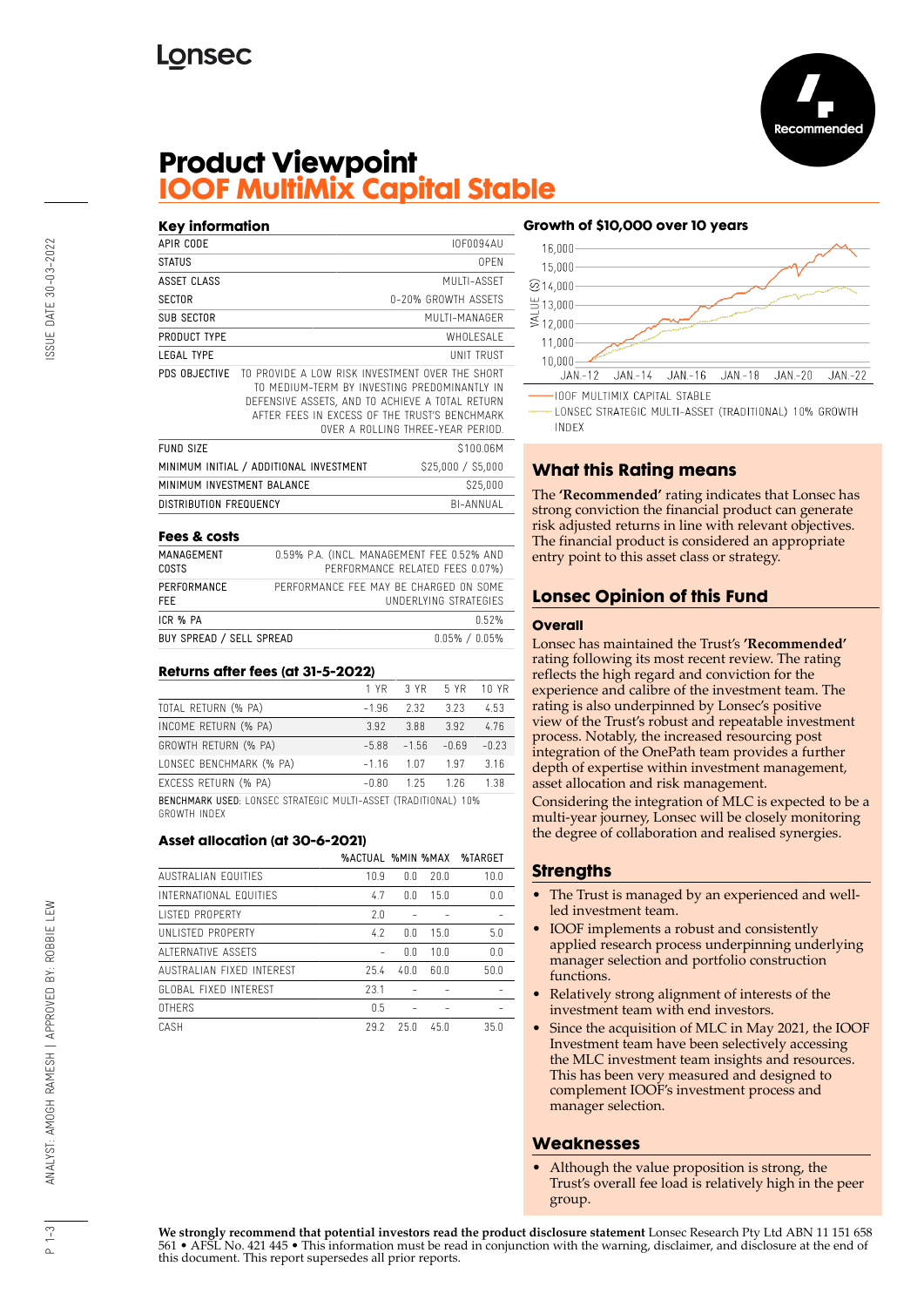# **Lonsec**

# **IOOF MultiMix Capital Stable**

# **Product Risk Characteristics**

| 10W | <b>MODERATE</b> | <b>HIGH</b> |
|-----|-----------------|-------------|
|     |                 |             |
|     |                 |             |
|     |                 |             |
|     |                 |             |
|     |                 |             |
|     |                 |             |
|     |                 |             |
|     |                 |             |
|     |                 |             |

Risk categories are based on Lonsec's qualitative opinion of the risks inherent in the financial product's asset class and the risks relative to other financial products in the relevant Lonsec sector universe.

## **ESG BIOmetric**

| 10W | <b>MODERATE</b> | <b>HIGH</b> |
|-----|-----------------|-------------|
|     |                 |             |

# **What is this Fund?**

The IOOF MultiMix Capital Stable Trust ('the Trust') is a 15%/85% growth / defensive Multi-Manager offering that has exposure to a broad range of asset classes (including equities, fixed interest, property and alternatives) and employs a selection of specialist investment managers.

# **Using this Fund**

Lonsec notes that the Manager has produced a Target Market Determination ('TMD') which forms part of the Responsible Entity's Design and Distribution Obligations for the Trust. Lonsec has collected the TMD that has been provided by the Manager and notes that this should be referred to for further details on the Target Market Summary, Description of Target Market and Review Triggers.

Multi-Asset Class Multi-Manager Funds are well suited to investors who desire a diversified portfolio, but have limited capital to invest.

### **Suggested Lonsec risk profile suitability**

SECURE DEFENSIVE CONSERVATIVE BALANCED GROWTH HIGH GROWTH

For guidance on appropriate asset allocations and risk profiles, refer to the latest Lonsec Strategic Asset Allocation Review and Risk Profile Definitions on our website.

# **Manager Profile**

Insignia Financial Ltd ('Insignia Financial') is a wealth management company offering products and services across; financial advice and distribution, portfolio and estate administration and investment management. Insignia Financial is listed on the Australian Stock Exchange (ASX code: IFL). As of 31 December 2021, Insignia Financial had \$325.8bn in Funds Under Management and Administration.

### **Top 10 holdings (at 31-3-2022)**

| <b>NAMF</b>                      | WEIGHT % |
|----------------------------------|----------|
| BHP GROUP LIMITED                | 0.4      |
| WESTPAC BANKING CORPORATION      | 0.3      |
| COLES GROUP LIMITED              | 0.3      |
| NATIONAL AUSTRALIA BANK LIMITED  | 0.3      |
| RIO TINTO ITD                    | 0.3      |
| TELSTRA CORPORATION LIMITED      | 0.3      |
| SUNCORP GROUP LIMITED            | 0.2      |
| CSL LIMITED (AUD)                | 0.2      |
| AUSTRALIA (COMMONWEALTH BANK OF) | 0.2      |
| WOODSIDE PETROI FUM LTD          | 0.2      |
|                                  |          |

SOURCE: FE FUNDINFO